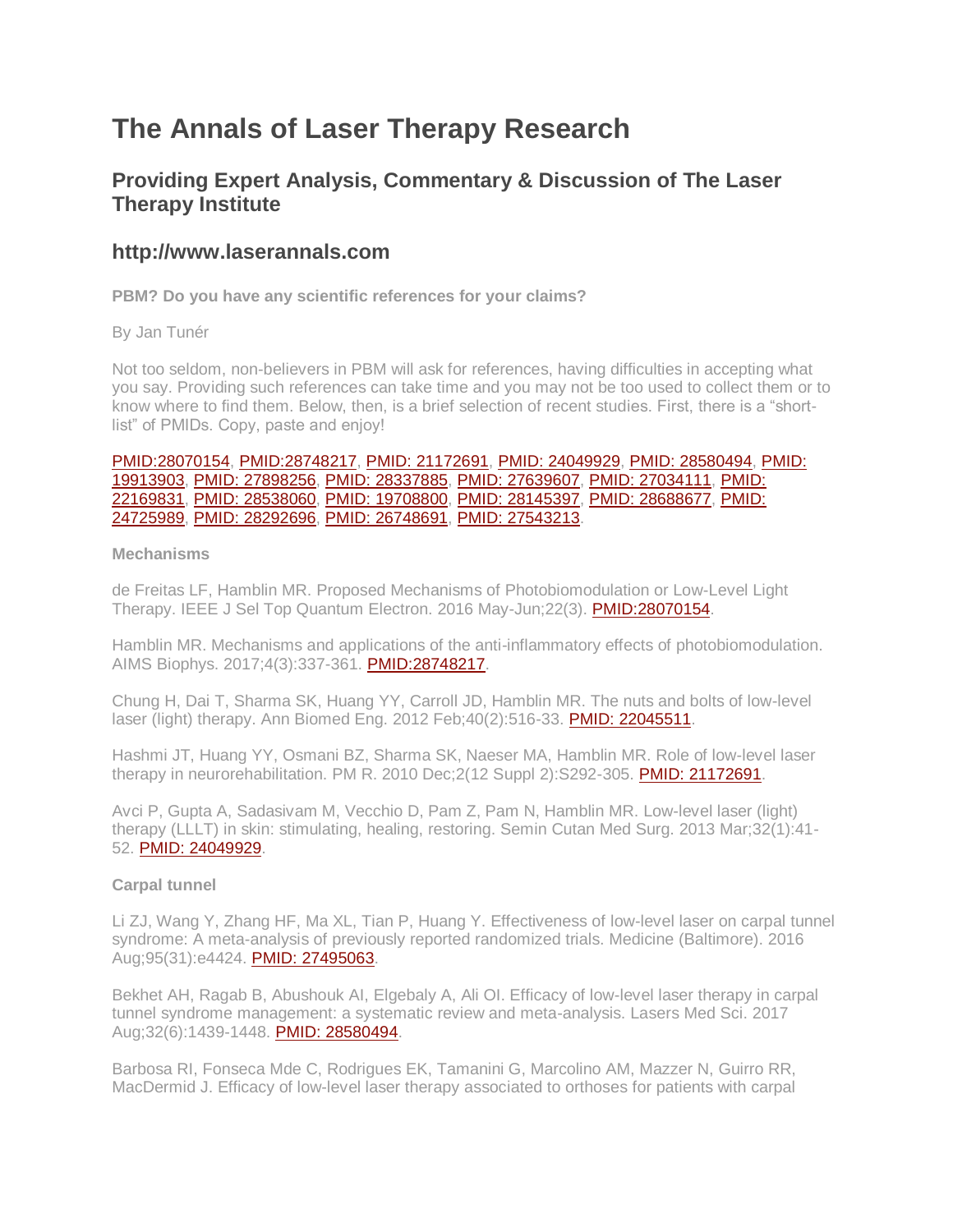tunnel syndrome: A randomized single-blinded controlled trial. J Back Musculoskelet Rehabil. 2016 Aug 10;29(3):459-66. [PMID: 26444330.](https://www.ncbi.nlm.nih.gov/pubmed/26444330)

#### **Pain**

Huang Z, Ma J, Chen J, Shen B, Pei F, Kraus VB. The effectiveness of low-level laser therapy for nonspecific chronic low back pain: a systematic review and meta-analysis. Arthritis Res Ther. 2015 Dec 15:17:360. [PMID: 26667480.](https://www.ncbi.nlm.nih.gov/pubmed/26667480)

Cavalcanti MF, Silva UH, Leal-Junior EC, Lopes-Martins RA, Marcos RL, Pallotta RC, Diomede F, Trubiani O, De Isla N, Frigo L. Comparative Study of the Physiotherapeutic and Drug Protocol and Low-Level Laser Irradiation in the Treatment of Pain Associated with Temporomandibular Dysfunction. Photomed Laser Surg. 2016 Dec;34(12):652-656. [PMID: 27898256.](https://www.ncbi.nlm.nih.gov/pubmed/27898256)

Chow RT, Johnson MI, Lopes-Martins RA, Bjordal JM. Efficacy of low-level laser therapy in the management of neck pain: a systematic review and meta-analysis of randomised placebo or activetreatment controlled trials. Lancet. 2009 Dec 5;374(9705):1897-908. [PMID: 19913903.](https://www.ncbi.nlm.nih.gov/pubmed/19913903)

Jang H, Lee H. Meta-analysis of pain relief effects by laser irradiation on joint areas. Photomed Laser Surg. 2012 Aug;30(8):405-17. [PMID: 22747309.](https://www.ncbi.nlm.nih.gov/pubmed/22747309)

Javed F, Kellesarian SV, Romanos GE. Role of diode lasers in oro-facial pain management. J Biol Regul Homeost Agents. 2017 Jan-Mar;31(1):153-155. [PMID: 28337885.](https://www.ncbi.nlm.nih.gov/pubmed/28337885)

Kahraman SA, Cetiner S, Strauss RA. The Effects of Transcutaneous and Intraoral Low-Level Laser Therapy After Extraction of Lower Third Molars: A Randomized Single Blind, Placebo Controlled Dual-Center Study. Photomed Laser Surg. 2017 Mar 14. [PMID: 28294694.](https://www.ncbi.nlm.nih.gov/pubmed/28294694)

Shukla D, Muthusekhar MR. Efficacy of low-level laser therapy in temporomandibular disorders: A systematic review. Natl J Maxillofac Surg. 2016 Jan-Jun;7(1):62-66. [PMID: 28163481.](https://www.ncbi.nlm.nih.gov/pubmed/28163481)

Fernandes GA, Araújo Júnior RB, Lima AC, Gonzaga IC, de Oliveira RA, Nicolau RA. Low-intensity laser (660 NM) has analgesic effects on sternotomy of patients who underwent coronary artery bypass grafts. Ann Card Anaesth. 2017 Jan-Mar;20(1):52-56. [PMID: 28074796.](https://www.ncbi.nlm.nih.gov/pubmed/28074796)

de Andrade AL, Bossini PS, Parizotto NA. Use of low level laser therapy to control neuropathic pain: A systematic review. J Photochem Photobiol B. 2016 Nov;164:36-42. **PMID: 27639607**.

#### **Sports Medicine**

de Paiva PR, Tomazoni SS, Johnson DS, Vanin AA, Albuquerque-Pontes GM, Machado CD, Casalechi HL, de Carvalho PT, Leal-Junior EC. Photobiomodulation therapy (PBMT) and/or cryotherapy in skeletal muscle restitution, what is better? A randomized, double-blinded, placebocontrolled clinical trial. Lasers Med Sci. 2016 Dec;31(9):1925-1933. [PMID: 27624781.](https://www.ncbi.nlm.nih.gov/pubmed/27624781)

Lanferdini FJ, Bini RR, Baroni BM, Klein KD, Carpes FP, Vaz MA. Low-Level Laser Therapy Improves Performance and Reduces Fatigue in Competitive Cyclists. Int J Sports Physiol Perform. 2017 Apr 19:1-27. [PMID: 28422520.](https://www.ncbi.nlm.nih.gov/pubmed/28422520)

Larkin-Kaiser KA, Christou E, Tillman M, George S, Borsa PA. Near-infrared light therapy to attenuate strength loss after strenuous resistance exercise. J Athl Train. 2015 Jan;50(1):45- 50. [PMID: 25397864.](https://www.ncbi.nlm.nih.gov/pubmed/25397864)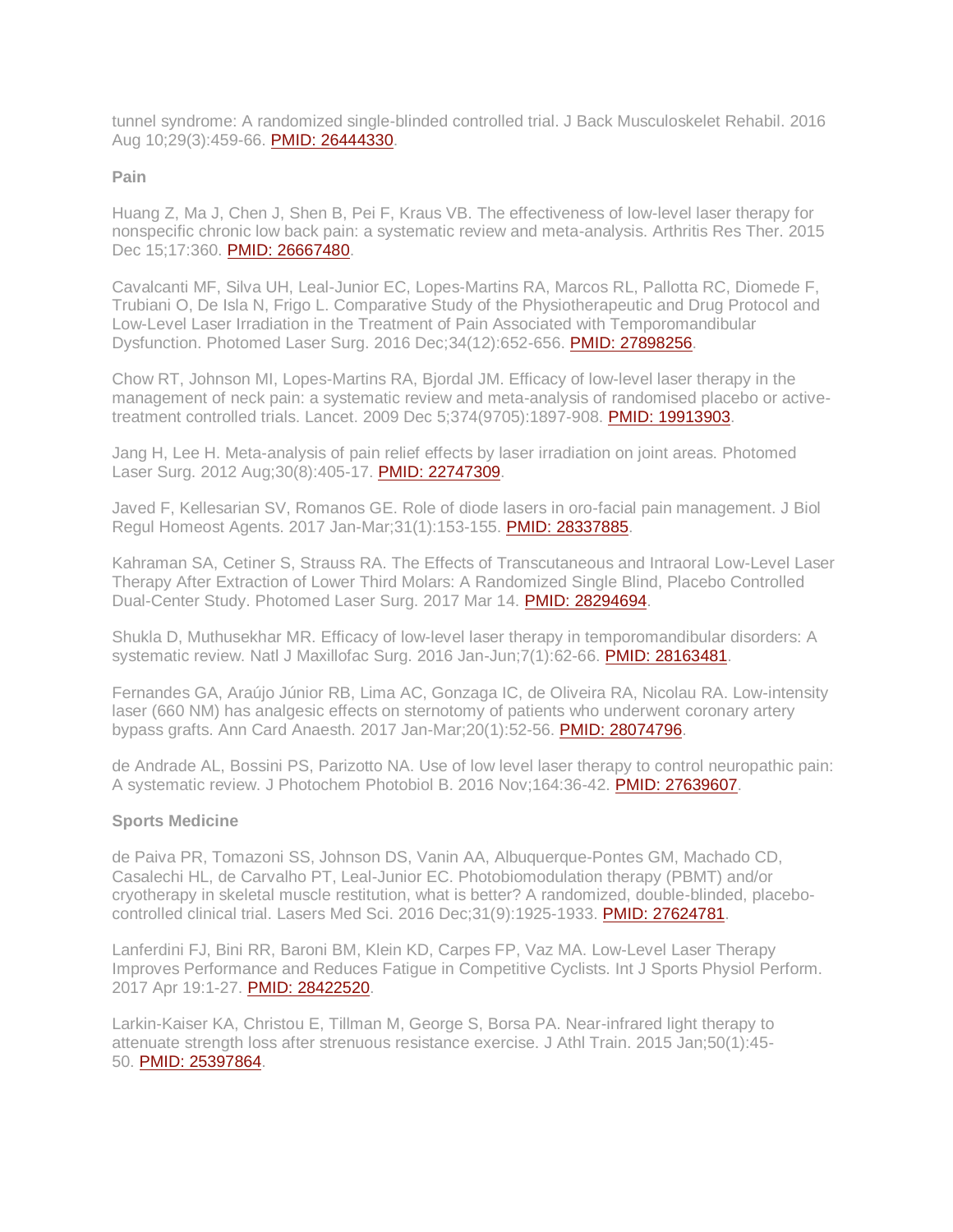Takenori A, Ikuhiro M, Shogo U, Hiroe K, Junji S, Yasutaka T, Hiroya K, Miki N. Immediate pain relief effect of low level laser therapy for sports injuries: Randomized, double-blind placebo clinical trial. J Sci Med Sport. 2016 Dec;19(12):980-983. [PMID: 27034111.](https://www.ncbi.nlm.nih.gov/pubmed/27034111)

Ferraresi C, Huang YY, Hamblin MR. Photobiomodulation in human muscle tissue: an advantage in sports performance? J Biophotonics. 2016 Dec;9(11-12):1273-1299. [PMID: 27874264.](https://www.ncbi.nlm.nih.gov/pubmed/27874264)

Tomazoni SS, Leal-Junior EC, Pallotta RC, Teixeira S, de Almeida P Lopes-Martins RÁ. Effects of photobiomodulation therapy, pharmacological therapy and physical exercise as single and/or combined treatment on the inflammatory response induced by experimental osteoarthritis. Lasers Med Sci. 201 Jan;32(1):101-108. [PMID: 27726040.](https://www.ncbi.nlm.nih.gov/pubmed/27726040)

#### **Arthritis**

Alfredo PP, Bjordal JM, Dreyer SH, Meneses SR, Zaguetti G, Ovanessian V, Fukuda TY, Junior WS, Lopes Martins RÁ, Casarotto RA, Marques AP. Efficacy of low level laser therapy associated with exercises in knee osteoarthritis: a randomized double-blind study. Clin Rehabil. 2012 Jun;26(6):523- 33. [PMID: 22169831.](https://www.ncbi.nlm.nih.gov/pubmed/22169831)

Wang P, Liu C, Yang X, Zhou Y, Wei X, Ji Q, Yang L, He C. Effects of low-level laser therapy on joint pain, synovitis, anabolic, and catabolic factors in a progressive osteoarthritis rabbit model. Lasers Med Sci. 2014 Nov;29(6):1875-85. [PMID: 22169831.](https://www.ncbi.nlm.nih.gov/pubmed/22169831)

Alghadir A, Omar MT, Al-Askar AB, Al-Muteri NK. Effect of low-level laser therapy in patients with chronic knee osteoarthritis: a single-blinded randomized clinical study. Lasers Med Sci. 2014 Mar;29(2):749-55. [PMID: 23912778.](https://www.ncbi.nlm.nih.gov/pubmed/23912778)

#### **Nerve Function and Repair**

Mohajerani SH, Tabeie F, Bemanali M, Tabrizi R. Effect of Low-Level Laser and Light-Emitting Diode on Inferior Alveolar Nerve Recovery After Sagittal Split Osteotomy of the Mandible: A Randomized Clinical Trial Study. J Craniofac Surg. 2017 Jun;28(4):e408-e411. [PMID: 28538060.](https://www.ncbi.nlm.nih.gov/pubmed/28538060)

Pol R, Gallesio G, Riso M, Ruggiero T, Scarano A, Mortellaro C, Mozzati M. Effects of Superpulsed, Low-Level Laser Therapy on Neurosensory Recovery of the Inferior Alveolar Nerve. J Craniofac Surg. 2016 Jul;27(5):1215-9. [PMID: 27391492.](https://www.ncbi.nlm.nih.gov/pubmed/27391492)

Byrnes KR, Waynant RW, Ilev IK, Wu X, Barna L, Smith K, Heckert R, Gerst H, Anders JJ. Light promotes regeneration and functional recovery and alters the immune response after spinal cord injury. Lasers Surg Med. 2005 Mar;36(3):171-85. [PMID: 15704098.](https://www.ncbi.nlm.nih.gov/pubmed/15704098)

Paula AA, Nicolau RA, Lima Mde O, Salgado MA, Cogo JC. Low-intensity laser therapy effect on the recovery of traumatic spinal cord injury. Lasers Med Sci. 2014 Nov;29(6):1849-59. PMID: [24858233.](https://www.ncbi.nlm.nih.gov/pubmed/24858233)

Rochkind S, Drory V, Alon M, Nissan M, Ouaknine GE. Laser phototherapy (780 nm), a new modality in treatment of long-term incomplete peripheral nerve injury: a randomized double-blind placebo-controlled study. Photomed Laser Surg. 2007 Oct;25(5):436-42. [PMID: 17975958.](https://www.ncbi.nlm.nih.gov/pubmed/17975958)

Medalha CC, Di Gangi GC, Barbosa CB, Fernandes M, Aguiar O, Faloppa F, Leite VM, Renno AC. Low-level laser therapy improves repair following complete resection of the sciatic nerve in rats. Lasers Med Sci. 2012 May;27(3):629-35. [PMID: 22009383.](https://www.ncbi.nlm.nih.gov/pubmed/22009383)

**Tendinitis**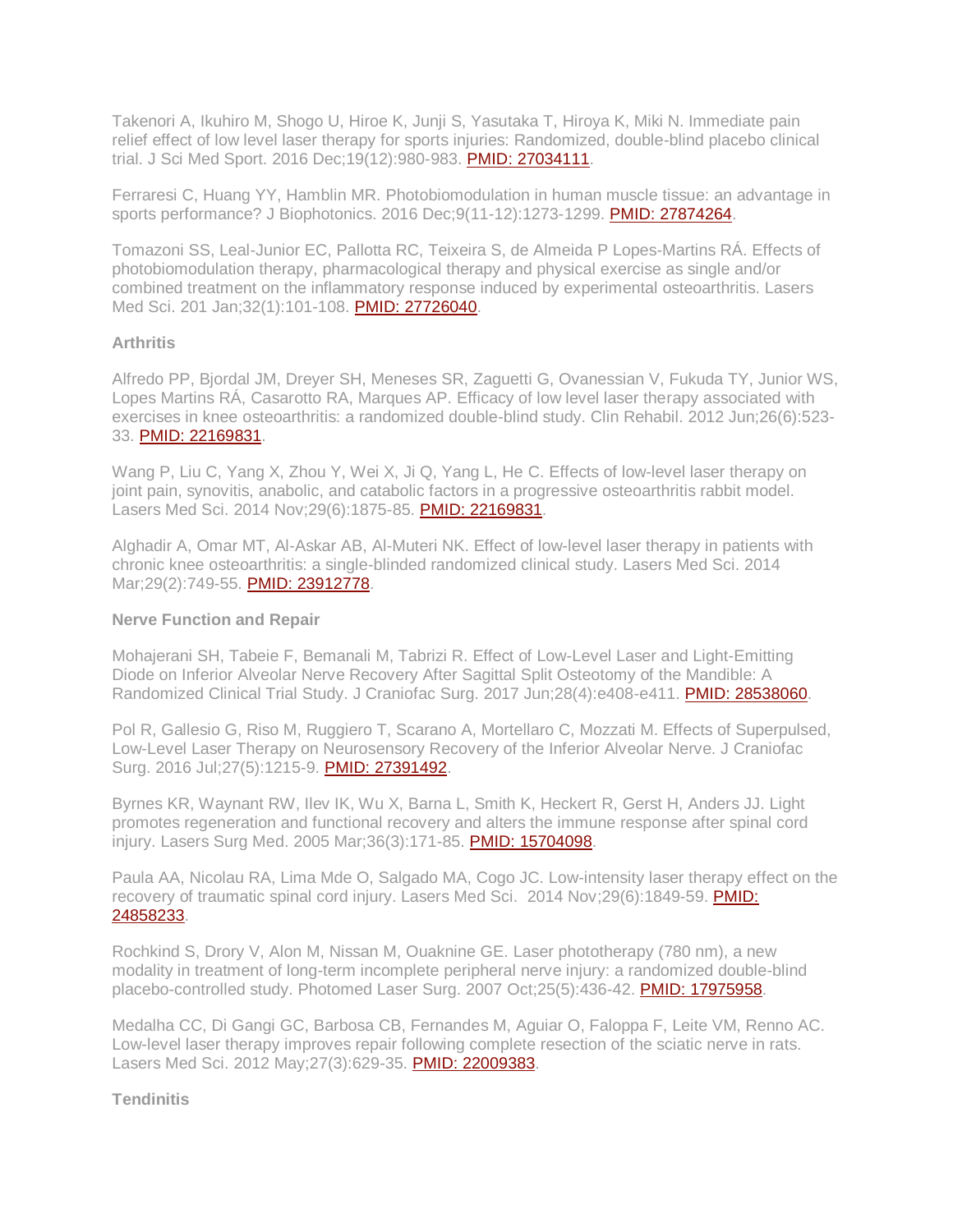Tumilty S, Munn J, McDonough S, Hurley DA, Basford JR, Baxter GD. Low level laser treatment of tendinopathy: a systematic review with meta-analysis. Photomed Laser Surg. 2010 Feb;28(1):3- 16. [PMID: 19708800.](https://www.ncbi.nlm.nih.gov/pubmed/19708800)

Haslerud S, Magnussen LH, Joensen J, Lopes-Martins RA, Bjordal JM. The efficacy of low-level laser therapy for shoulder tendinopathy: a systematic review and meta-analysis of randomized controlled trials. Physiother Res Int. 2015 Jun;20(2):108-25. [PMID: 25450903.](https://www.ncbi.nlm.nih.gov/pubmed/25450903)

Clijsen R, Brunner A, Barbero M, Clarys P, Taeymans J. Effects of low-level laser therapy on pain in patients with musculoskeletal disorders. A systemic review and meta-analysis. Eur J Phys Rehabil Med. 2017 Jan 30. [Epub ahead of print]. [PMID: 28145397.](https://www.ncbi.nlm.nih.gov/pubmed/28145397)

## **Lymphology**

Smoot B, Chiavola-Larson L, Lee J, Manibusan H, Allen DD. Effect of low-level laser therapy on pain and swelling in women with breast cancer-related lymphedema: a systematic review and metaanalysis. J Cancer Surviv. 2015 Jun;9(2):287-304 2016 Dec;31(9):1925-1933. [PMID: 25432632.](https://www.ncbi.nlm.nih.gov/pubmed/25432632)

Li K, Zhang Z, Liu NF, Feng SQ, Tong Y, Zhang JF, Constantinides J, Lazzeri D, Grassetti L, Nicoli F, Zhang YX. Efficacy and safety of far infrared radiation in lymphedema treatment: clinical evaluation and laboratory analysis. Lasers Med Sci. 2017 Apr;32(3):485-494. [PMID: 28127644.](https://www.ncbi.nlm.nih.gov/pubmed/28127644)

Carati CJ, Anderson SN, Gannon BJ, Piller NB. Treatment of postmastectomy lymphedema with low-level laser therapy: a double blind, placebo-controlled trial. Cancer. 2003 Sep 15;98(6):1114-22. Erratum in: Cancer. 2003 Dec 15;98(12):2742. [PMID: 12973834.](https://www.ncbi.nlm.nih.gov/pubmed/12973834)

# **Oncology**

Zecha JA, Raber-Durlacher JE, Nair RG, Epstein JB, Sonis ST, Elad S, Hamblin MR, Barasch A, Migliorati CA, Milstein DM, Genot MT, Lansaat L, van der Brink R, Arnabat-Dominguez J, van der Molen L, Jacobi I, van Diessen J, de Lange J, SmeeleLE, Schubert MM, Bensadoun RJ. Low level laser therapy/photobiomodulation in the management of side effects of chemoradiation therapy in head and neck cancer: part 1: mechanisms of action, dosimetric, and safety considerations. Support Care Cancer. 2016 Jun;24(6):2781-92. [PMID: 26984240.](https://www.ncbi.nlm.nih.gov/pubmed/26984240)

Bezinelli LM, de Paula Eduardo F, da Graça Lopes RM, Biazevic MG, de Paula Eduardo C, Correa L, Hamerschlak N, Michel-Crosato E. Cost-effectiveness of the introduction of specialized oral care with laser therapy in hematopoietic stem cell transplantation. Hematol Oncol. 2014 Mar;32(1):31-9. doi: 10.1002/hon.2050. [PMID: 23625880.](https://www.ncbi.nlm.nih.gov/pubmed/23625880)

Antunes HS, Schluckebier LF, Herchenhorn D, Small IA, Araújo CM, Viégas CM, Rampini MP, Ferreira EM, Dias FL, Teich V, Teich N, Ferreira CG. Cost-effectiveness of low-level laser therapy (LLLT) in head and neck cancer patients receiving concurrent chemoradiation. Oral Oncol. 2016 Jan;52:85-90. [PMID: 26559740.](https://www.ncbi.nlm.nih.gov/pubmed/26559740)

Antunes HS, Herchenhorn D, Small IA, Araújo CMM, Viégas CMP, de Assis Ramos G, Dias FL, Ferreira CG. Long-term survival of a randomized phase III trial of head and neck cancer patients receiving concurrent chemoradiation therapy with or without low-level laser therapy (LLLT) to prevent oral mucositis. Oral Oncol. 2017 Aug;71:11-15. [PMID: 28688677.](https://www.ncbi.nlm.nih.gov/pubmed/28688677)

Palma LF, Gonnelli FAS, Marcucci M, Dias RS, Giordani AJ, Segreto RA, Segreto HRC. Impact of low-level laser therapy on hyposalivation, salivary pH, and quality of life in head and neck cancer patients post-radiotherapy. Lasers MedSci. 2017 May;32(4):827-832. [PMID: 28258315.](https://www.ncbi.nlm.nih.gov/pubmed/28258315)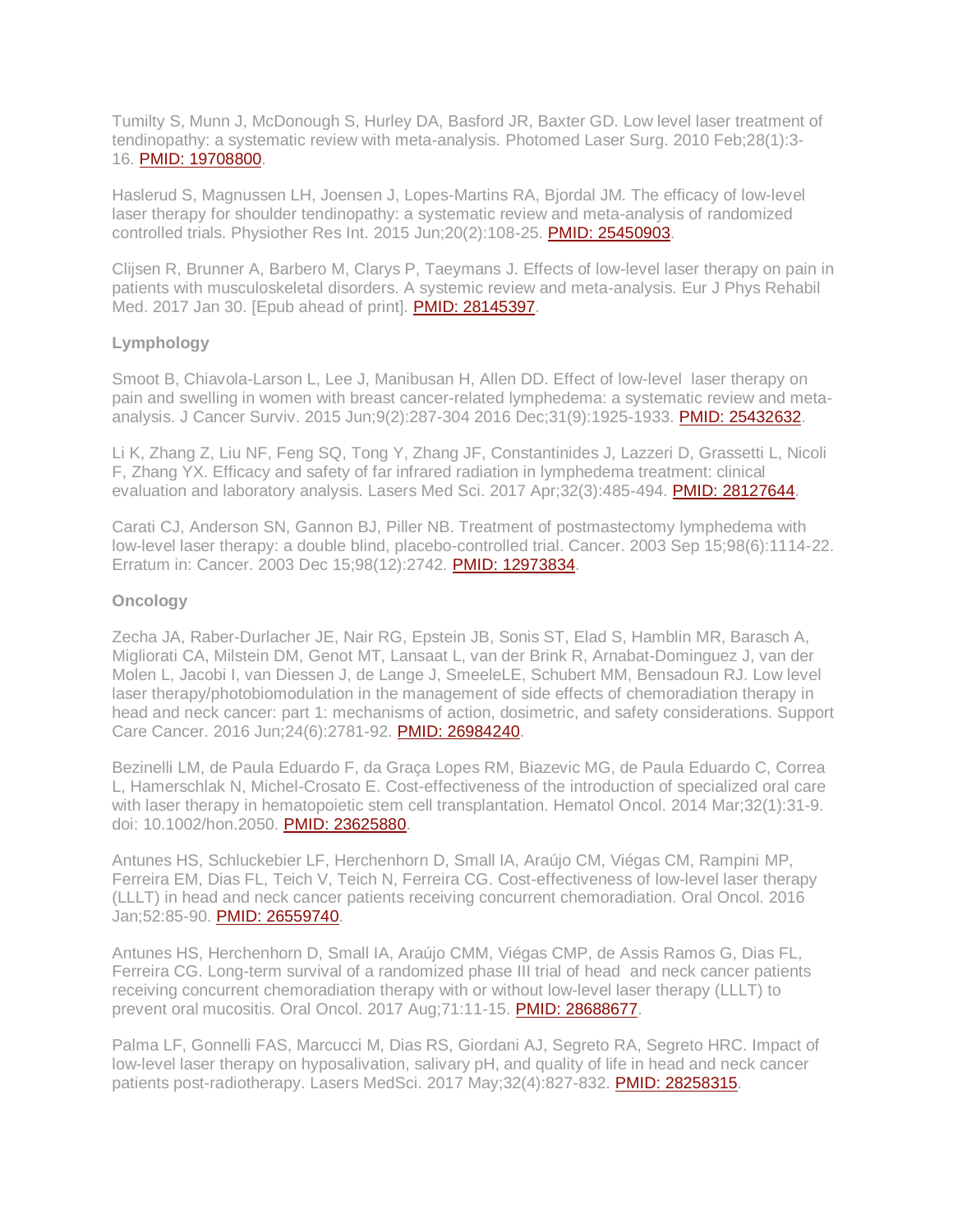Epstein JB, Raber-Durlacher JE, Lill M, Linhares YP, Chang J, Barasch A, Slief RI, Geuke M, Zecha JA, Milstein DM, Tzachanis D. Photobiomodulation therapy in the management of chronic oral graftversus-host disease. Support Care Cancer. 2017 Feb;25(2):357-364. [PMID: 27655559.](https://www.ncbi.nlm.nih.gov/pubmed/27655559)

#### **Aphthous Stomatitis**

Suter VGA, Sjölund S, Bornstein MM. Effect of laser on pain relief and wound healing of recurrent aphthous stomatitis: a systematic review. Lasers Med Sci. 2017 May;32(4):953-963. [PMID:](https://www.ncbi.nlm.nih.gov/pubmed/28345122)  [28345122.](https://www.ncbi.nlm.nih.gov/pubmed/28345122)

Albrektson M, Hedström L, Bergh H. Recurrent aphthous stomatitis and pain management with lowlevel laser therapy: a randomized controlled trial. Oral Surg Oral Med Oral Pathol Oral Radiol. 2014 May;117(5):590-4. [PMID: 24725989.](https://www.ncbi.nlm.nih.gov/pubmed/24725989)

#### **Bone regeneration**

.

Santinoni CD, Oliveira HF, Batista VE, Lemos CA, Verri FR. Influence of low-level laser therapy on the healing of human bone maxillofacial defects: A systematic review. J Photochem Photobiol B. 2017 Apr;169:83-89. [PMID: 28292696.](https://www.ncbi.nlm.nih.gov/pubmed/28292696)

Zein R, Selting W, Benedicenti S. Effect of Low-Level Laser Therapy on Bone Regeneration During Osseointegration and Bone Graft. Photomed Laser Surg. 2017Jul 21. [PMID: 28742438.](https://www.ncbi.nlm.nih.gov/pubmed/28742438)

Ferreira FN, Gondim JO, Neto JJ, Dos Santos PC, de Freitas Pontes KM, Kurita LM, de Araújo MW. Effects of low-level laser therapy on bone regeneration of the midpalatal suture after rapid maxillary expansion. Lasers Med Sci. 2016Jul;31(5):907-13. [PMID: 27056702.](https://www.ncbi.nlm.nih.gov/pubmed/27056702)

Abd-Elaal AZ, El-Mekawii HA, Saafan AM, El Gawad LA, El-Hawary YM, Abdelrazik MA. Evaluation of the effect of low-level diode laser therapy applied during the bone consolidation period following mandibular distraction osteogenesis in thehuman. Int J Oral Maxillofac Surg. 2015 Aug;44(8):989- 97. [PMID: 25979190.](https://www.ncbi.nlm.nih.gov/pubmed/25979190)

## **Wound Healing**

Tchanque-Fossuo CN, Ho D, Dahle SE, Koo E, Li CS, Isseroff RR, Jagdeo J. A systematic review of low-level light therapy for treatment of diabetic foot ulcer. Wound Repair Regen. 2016 Mar; 24(2): 418-26. [PMID: 26748691.](https://www.ncbi.nlm.nih.gov/pubmed/26748691)

Mathur RK, Sahu K, Saraf S, Patheja P, Khan F, Gupta PK. Low-level laser therapy as an adjunct to conventional therapy in the treatment of diabetic foot ulcers. Lasers Med Sci. 2017 Feb;32(2):275- 282. [PMID: 27896528.](https://www.ncbi.nlm.nih.gov/pubmed/27896528)

Ustaoglu G, Ercan E, Tunali M. Low-Level Laser Therapy in Enhancing Wound Healing and Preserving Tissue Thickness at Free Gingival Graft Donor Sites: A Randomized, Controlled Clinical Study. Photomed Laser Surg. 2017 Apr;35(4):223-230. [PMID: 28092488.](https://www.ncbi.nlm.nih.gov/pubmed/28092488)

Ribeiro BG, Alves AN, Dos Santos LA, Cantero TM, Fernandes KP, Dias Dda S, Bernardes N, De Angelis K, Mesquita-Ferrari RA. Red and Infrared Low-Level Laser Therapy Prior to Injury with or without Administration after Injury Modulate Oxidative Stress during the Muscle Repair Process. PLoS One. 2016 Apr 15;11(4):e0153618. [PMID: 27082964.](https://www.ncbi.nlm.nih.gov/pubmed/27082964)